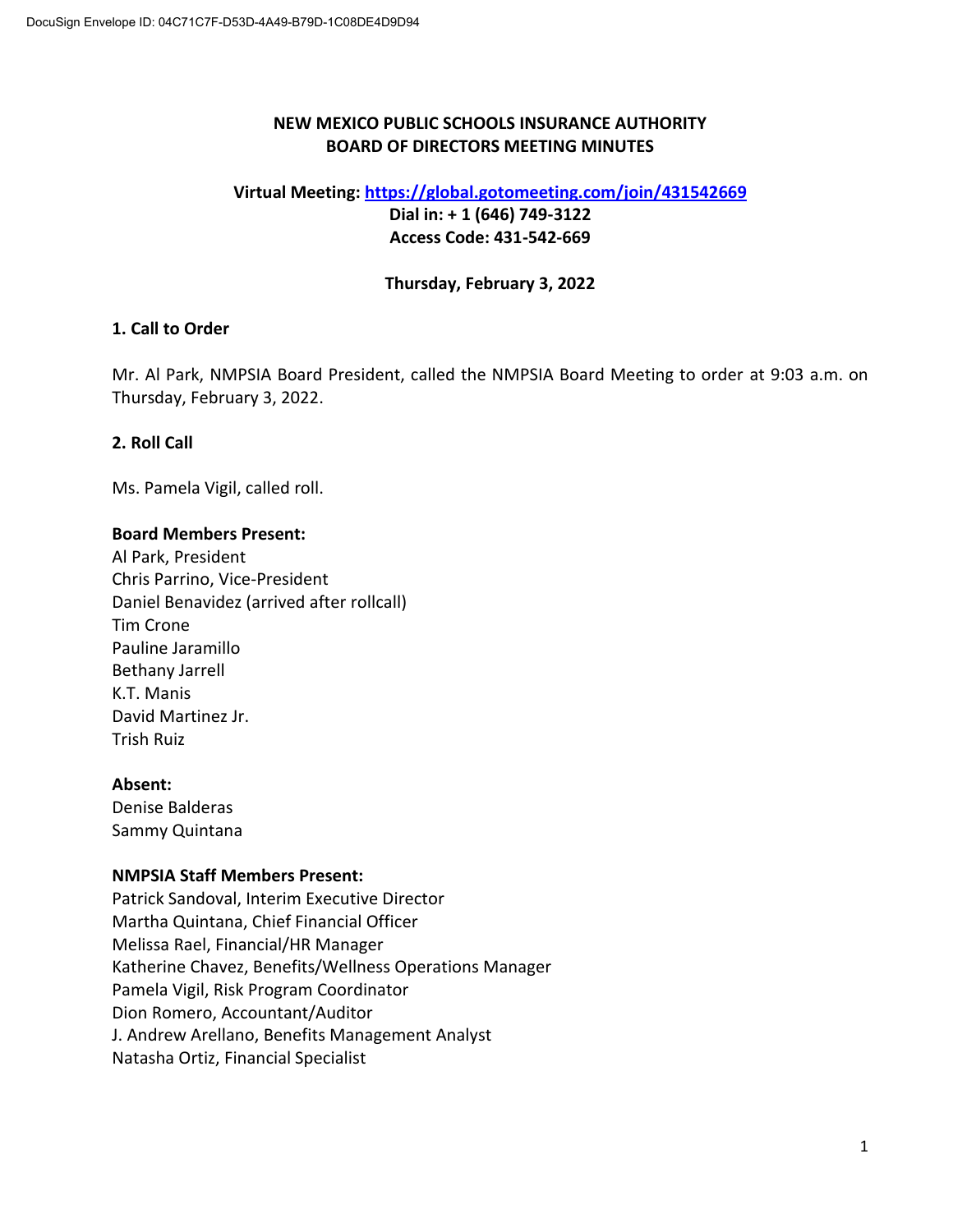| <b>Audience Present:</b>  |                                      |
|---------------------------|--------------------------------------|
| Maureen Sergel            | <b>BCBSNM</b>                        |
| Lisa Guevara              | <b>BCBSNM</b>                        |
| <b>Richard Cangiolosi</b> | <b>CCMSI</b>                         |
| Louise Carpenter          | <b>CCMSI</b>                         |
| Kevin Sovereign           | <b>CCMSI</b>                         |
| <b>Steve Vanetsky</b>     | <b>CCMSI</b>                         |
| Jerry Mayo                | <b>CCMSI</b>                         |
| <b>Tammy Pargas</b>       | <b>CCMSI</b>                         |
| Sam Garcia                | <b>Davis Vision</b>                  |
| Cathy Fenner              | Davis Vision                         |
| <b>Rich Bolstad</b>       | Delta Dental                         |
| JoLou Trujillo-Ottino     | Delta Dental                         |
| CS Hwa                    | <b>Erisa Administrative Services</b> |
| Kathy Payanes             | <b>Erisa Administrative Services</b> |
| <b>Mike Barrios</b>       | Erisa Administrative Services        |
| Michelle Alarid           | Erisa Administrative Services        |
| Amy Bonal                 | Erisa Administrative Services        |
| <b>Martin Esquivel</b>    | Esquivel & Howington                 |
| Jon Molberg               | <b>Express Scripts</b>               |
| <b>Ellen Clark</b>        | <b>PFM Asset Management</b>          |
| <b>David Poms</b>         | Poms & Associates                    |
| Julie Garcia              | Poms & Associates                    |
| Larry Vigil               | Poms & Associates                    |
| <b>Rika Martinez</b>      | Poms & Associates                    |
| <b>Grant Banash</b>       | Poms & Associates                    |
| <b>Steve Valdez</b>       | Presbyterian                         |
| Nura Patani               | Segal                                |
| Melissa Krumholz          | Segal                                |
| Greg Archuleta            | The Standard                         |
| Stephanie Anthony         | <b>United Concordia</b>              |
|                           |                                      |

# **3. Introduction of Guests**

Mr. Patrick Sandoval, Interim Executive Director NMPSIA introduced Mr. Rich Bolstad with Delta Dental, Ms. JoLou Trujillo-Ottino with Delta Dental and Ms. Melissa Krumholz with Segal.

## **4. Citizens to Address the Board (five- minute time limit)**

There were no citizens to address the Board.

## **5. Approval of the Agenda (Action Item)**

A motion was made to approve the agenda as presented.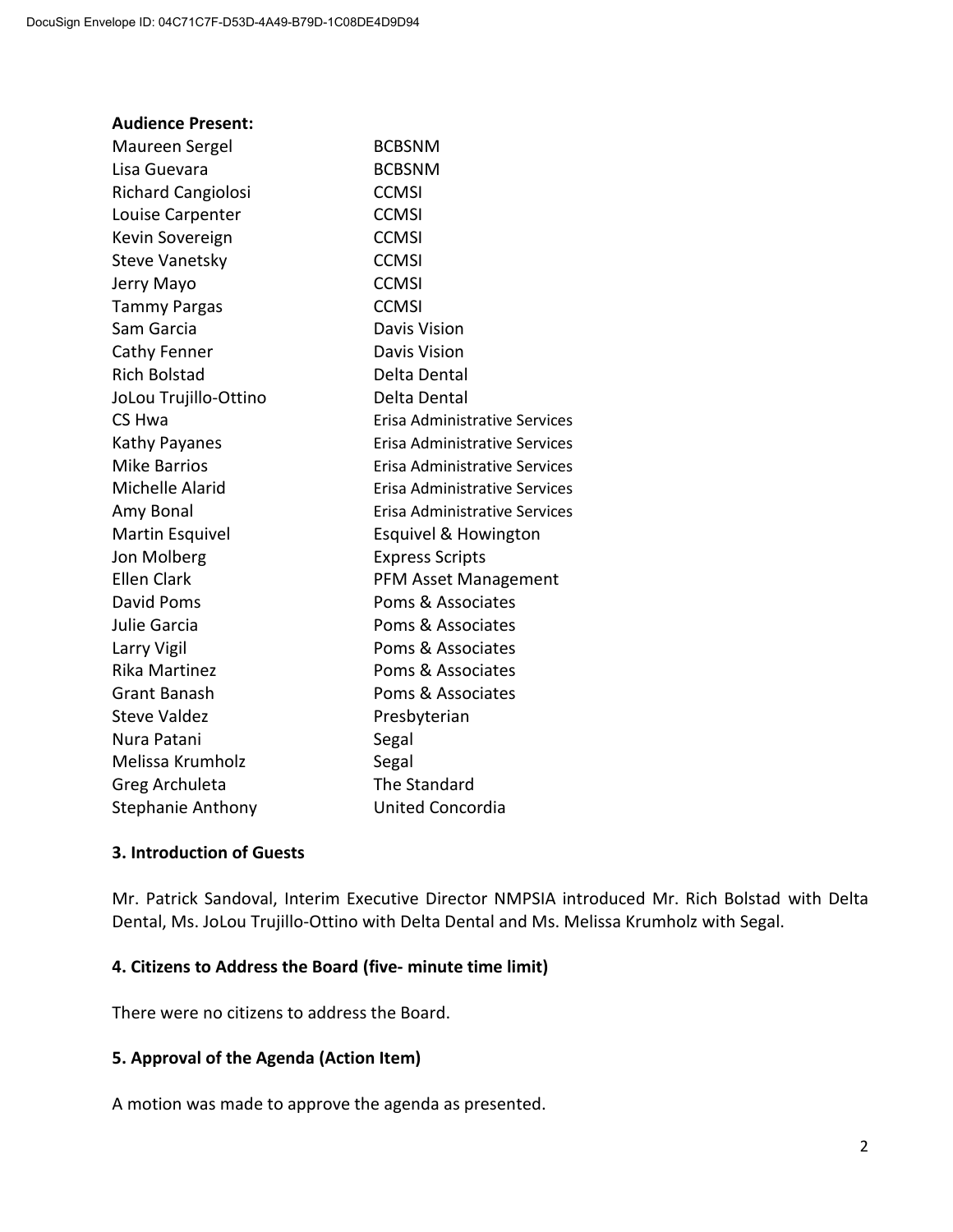#### **MOTION:** T. Ruiz **SECONDED:** C. Parrino

A roll call vote was taken.

Ms. Pamela Vigil, called roll.

Al Park, President - Yes Chris Parrino, Vice-President - Yes Pauline Jaramillo, Secretary - Yes Daniel Benavidez – Yes Tim Crone - Yes Bethany Jarrell – Yes K.T. Manis - Yes David Martinez Jr. - Yes Trish Ruiz - Yes

#### **Vote: Vote carried unanimously.**

## **6. Approval of December 2, 2021, Board Minutes (Action Item)**

A motion was made to approve the December 2, 2021 NMPSIA Board Minutes as presented.

**MOTION:** T. Ruiz **SECONDED:** B. Jarrell

A roll call vote was taken.

Ms. Pamela Vigil, called roll.

Al Park, President - Yes Chris Parrino, Vice-President - Yes Pauline Jaramillo, Secretary - Yes Daniel Benavidez – Yes Tim Crone - Yes Bethany Jarrell – Yes K.T. Manis - Yes David Martinez Jr. - Yes Trish Ruiz - Yes

## **Vote: Vote carried unanimously.**

## **7. Approval of December 7, 2021, Board Minutes (Action Item)**

A motion was made to approve the December 7, 2021, NMPSIA Board Minutes as presented.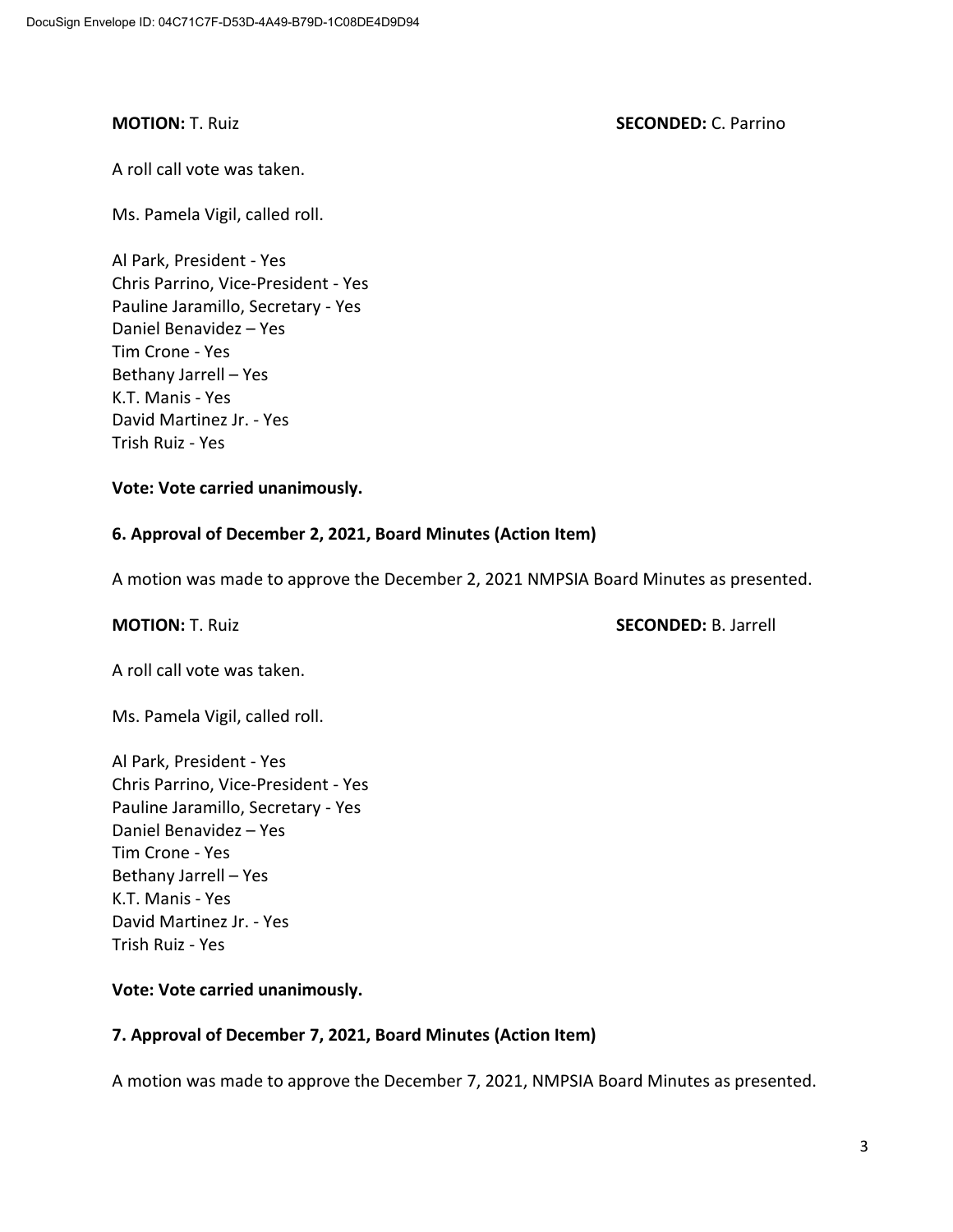#### **MOTION:** T. Ruiz **SECONDED:** C. Parrino

A roll call vote was taken.

Ms. Pamela Vigil, called roll.

Al Park, President - Yes Chris Parrino, Vice-President - Yes Pauline Jaramillo, Secretary - Yes Daniel Benavidez – Yes Tim Crone - Yes Bethany Jarrell – Yes K.T. Manis - Yes David Martinez Jr. - Yes Trish Ruiz - Yes

## **Vote: Vote carried unanimously.**

#### **8. Administrative Matters**

#### **8. A. Legislative Update**

Mr. Sandoval reported the HAFC Hearing was held on January 11, 2022. NMPSIA submitted a request of \$476,419,700. The committee adopted the LFC request of \$443,488,700 which resulted in a difference of \$32,931,000 less than our request. He stated this is only for expenditure authority and has nothing to do with premium rate setting. Questions were focused on member premium increases due to the rural nature of NMPSIA membership, Joint bid with IBAC and pooling all our lives together. Committee members questioned inequity of employer insurance contribution percentages across the state.

Mr. Sandoval stated staff has completed analysis for HB59 and SB101, the LFC, LESC, NEA and legislators for legislation proposing changes to employer group insurance contribution percentages.

Mr. Sandoval reported HB107 and SB154 are the appropriation bills. He stated as of yesterday SB154 has moved forward and rolled into HB2. The Legislative recommendation was adopted and that is in the HB. The bill contains a special appropriation of \$15 million dollars for COVID-19 costs. The bill has benefit increases capped at 6%, so this will need to be monitored. Neither bill contained BAR language that would allow staff to increase for claims.

Mr. Sandoval stated the last day to introduce legislation was February 2, 2022. He stated Ms. Rika Martinez, Poms & Associates has been tracking the bills and communicating with NMPSIA. Ms. Pamela Vigil has been tracking the bills for NMPSIA and is the custodian of the FIR's that have been coming through.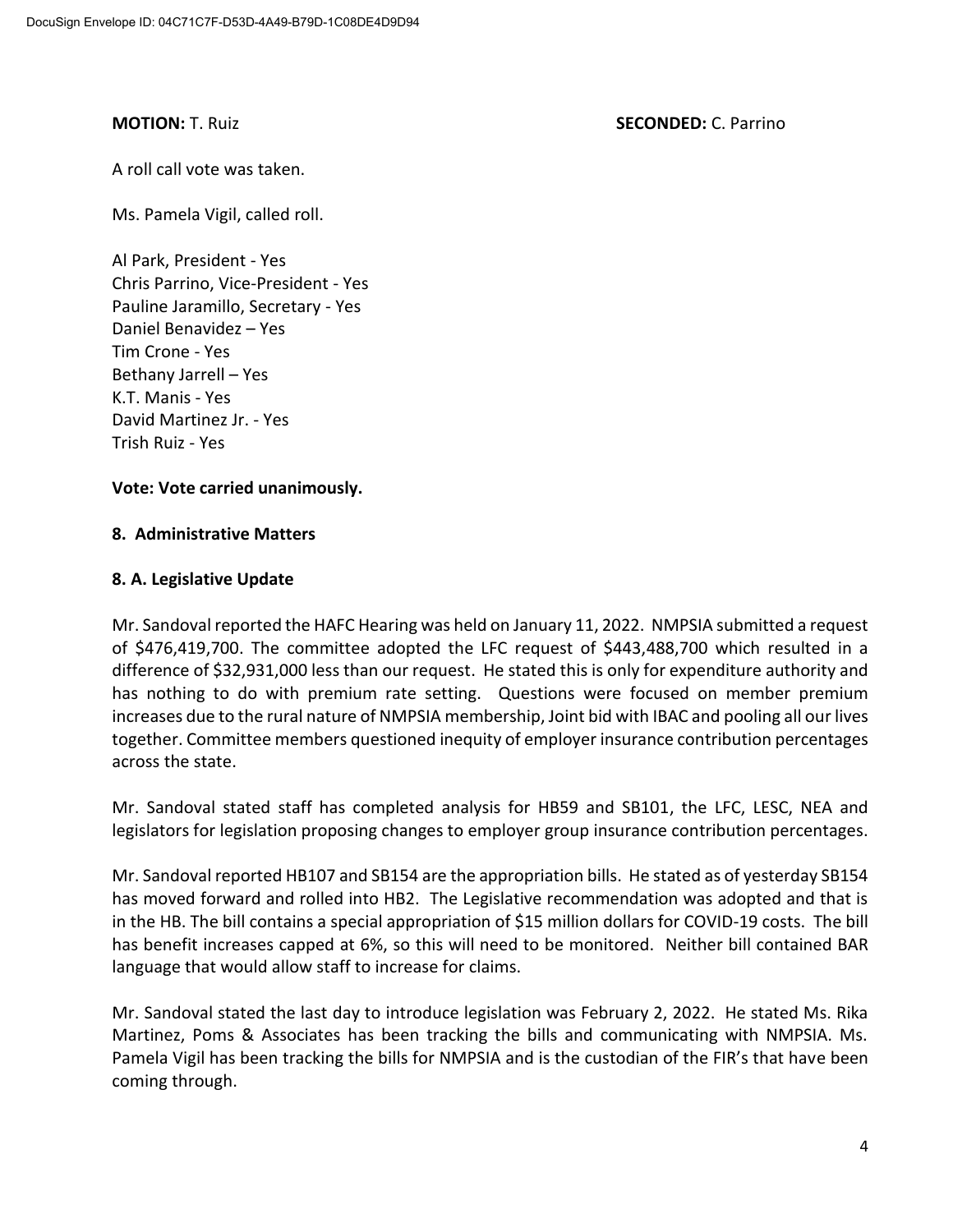# **8. B. COVID-19 Update**

Mr. Sandoval reported the COVID-19 Public Health Emergency was renewed from January through April 16, 2022. He stated the COVID-19 costs for October through December were over \$9 million since March of 2020. There have been 119,507 claims for a total spend of \$29.6 million. The Biden Harris Administration required insurance companies and group health plans to cover the cost of COVID-19 at home tests. Communication was sent out to members on January 21, 2022, explaining NMPSIA was complying with the Administrations order and tests would be reimbursed or purchased through Express Scripts. There was a link of the tests that are reimbursable and tests are added every week to the list. Staff did advise members there would be details to come on claim reimbursement and an updated communication was sent out on January 31, 2022, which detailed on how to purchase at home testing kits, seek reimbursements and order online.

Mr. Sandoval reported financial staff has worked hard to gather and enter FEMA reimbursements in the amount of \$20.9 million dollars for the period of March 2020 through September 2021. He stated staff is currently working on gathering information to submit for October 2021 through present. The deadline to submit is through April 1, 2022 and any amount received will be used to offset claims expenditures.

# **8. C. IBAC Update**

Mr. Sandoval reported the IBAC met on December 8, 2021, and January 12, 2022. He reviewed items that were discussed at the IBAC. Carriers provided updates on SB317 and the No Surprises Act Transparency and Coverage Compliance.

## **8. D. SB 317 Update**

Mr. Sandoval reported SB317 (No Behavioral Health Cost Sharing) prohibits member cost sharing for behavioral health services covered by any health care plan, and it is attributable to professional services, outpatient facility services, in patient facility services, ancillary services and prescription drug services. NMPSIA sent out correspondence to members by mail on December 28, 2021. Members were also sent an email on January 11, 2022. A letter on behalf of NMPSIA was also sent to Superintendent of Insurance informing of compliance.

## **8. E. NMSBA Conference**

Mr. Sandoval reported Mr. Esquivel, Ms. Garcia and himself will be presenting tomorrow at the NMSBA Conference on HB128 and on Risk Mitigation.

## **8. F. July 2022 Meeting Location**

Mr. Sandoval reported it is usually now in February to decide where NMPSIA will hold the annual meeting.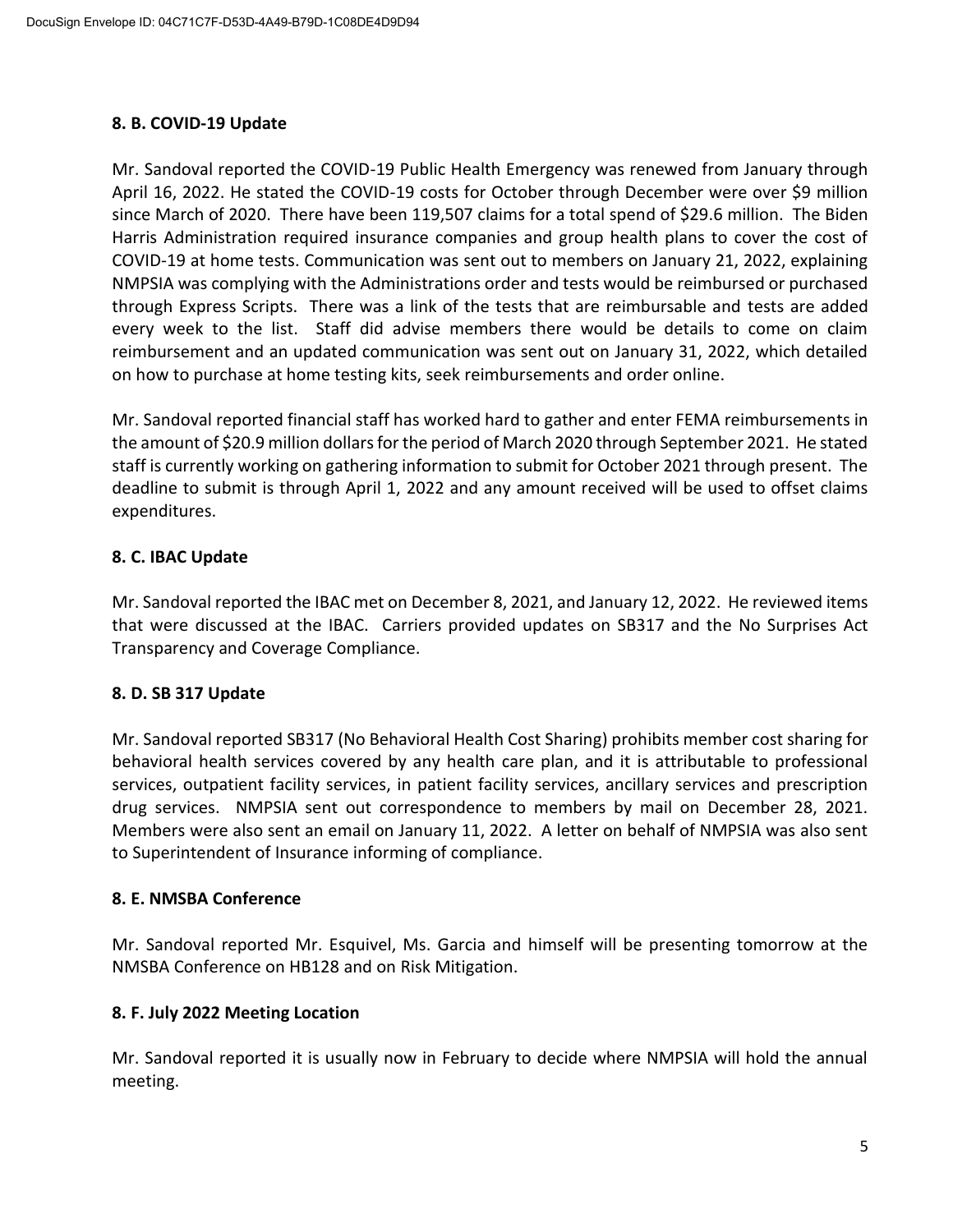Ms. Ruiz stated August is not feasible for educators. She stated July would be an ideal time to hold it. Ms. Ruiz also recommend staff look into Ruidoso, NM for the annual meeting.

Mr. Martinez Jr. stated a special meeting would still need to be held in August. He also requested that a virtual option would be available.

Mr. Esquivel stated a special meeting would still be held in August for official election of officers. He discussed a possible rule change and stated he and Mr. Sandoval would research this.

After discussion, the Board agreed to hold the annual meeting the last week of July in Ruidoso, NM.

#### **9. Financial Matters**

## **9. A. Financial Reports – November 2021 (Action Item)**

Ms. Quintana presented the Statement of Revenues and Expenditures for period ending November 30, 2021 for the Employee Benefits Fund. She reported revenue of \$26,969,277.57 and expenses of \$25,673,841.19, which resulted in a gain of \$1,295,436.38 for the month of November.

Ms. Quintana presented the Statement of Revenues and Expenditures for period ending November 30, 2021 for the Risk Fund. She reported revenue of \$7,042,078.83 and expenses of \$7,439,220.38, which resulted in a loss of \$397,141.55 for the month of November.

Ms. Quintana presented the Statement of Revenues and Expenditures for period ending November 30, 2021 for the Program Support Fund. She reported revenue of \$118,324.00 and expenses of \$132,185.74 which resulted in a loss of \$13,861.74 for the month of November.

Ms. Quintana presented the Balance Sheet for the Agency for period ending November 30, 2021. She reported the Program Support Fund had total assets of \$945,865.76, total liabilities of \$249,398.56 and total fund equity of \$696,467.20. The Employee Benefits Fund had total assets of \$49,785,063.71, total liabilities of \$30,430,482.91 and total fund equity of \$19,354,580.80. The Risk Fund had total assets of \$149,450,598.74, total liabilities of \$138,412,099.00 and a total fund equity of \$11,038,499.74. Total combined fund equity for the agency of \$31,089,547.74.

#### **MOTION:** D. Martinez Jr. **SECONDED:** T. Ruiz

A roll call vote was taken.

Ms. Pamela Vigil, called roll.

Al Park, President - Yes Chris Parrino, Vice-President - Yes Pauline Jaramillo, Secretary - Yes Daniel Benavidez – Yes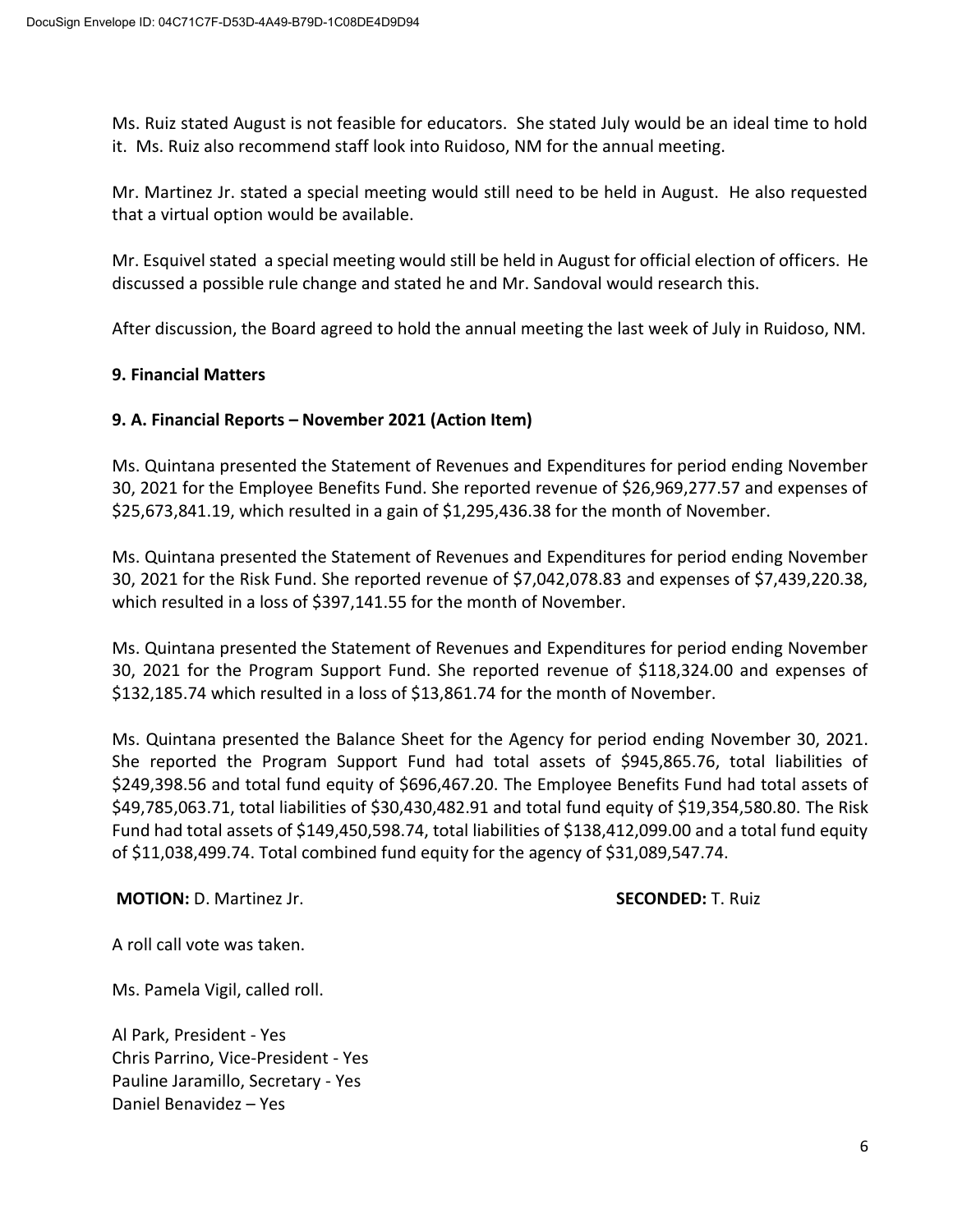Tim Crone - Yes Bethany Jarrell – Yes K.T. Manis - Yes David Martinez Jr. - Yes Trish Ruiz - Yes

#### **Vote: Vote carried unanimously.**

#### **9. B. Financial Reports – December 2021 (Action Item)**

Ms. Quintana presented the Statement of Revenues and Expenditures for period ending December 31, 2021 for the Employee Benefits Fund. She reported revenue of \$28,081,448.99 and expenses of \$30,666,483.84, which resulted in a loss of \$2,585,034.85 for the month of December.

Ms. Quintana presented the Statement of Revenues and Expenditures for period ending December 31, 2021 for the Risk Fund. She reported revenue of \$7,544,498.46 and expenses of \$4,889,582.00, which resulted in a gain of \$2,654,916.46 for the month of December.

Ms. Quintana presented the Statement of Revenues and Expenditures for period ending December 31, 2021 for the Program Support Fund. She reported revenue of \$118,324.00 and expenses of \$117,208.78 which resulted in a gain of \$1,115.22 for the month of December.

Ms. Quintana presented the Balance Sheet for the Agency for period ending December 31, 2021. She reported the Program Support Fund had total assets of \$920,658.64, total liabilities of \$223,076.22 and total fund equity of \$697,582.42. The Employee Benefits Fund had total assets of \$46,083,914.92, total liabilities of \$29,314,368.97 and total fund equity of \$16,769,545.95. The Risk Fund had total assets of \$141,981,642.81, total liabilities of \$128,288,226.61 and a total fund equity of \$13,693,416.20. Total combined fund equity for the agency of \$31,160,544.57.

**MOTION:** D. Martinez Jr. **SECONDED:** P. Jaramillo

A roll call vote was taken.

Ms. Pamela Vigil, called roll.

Al Park, President - Yes Chris Parrino, Vice-President - Yes Pauline Jaramillo, Secretary - Yes Daniel Benavidez – Yes Tim Crone - Yes Bethany Jarrell – Yes K.T. Manis - Yes David Martinez Jr. - Yes Trish Ruiz - Yes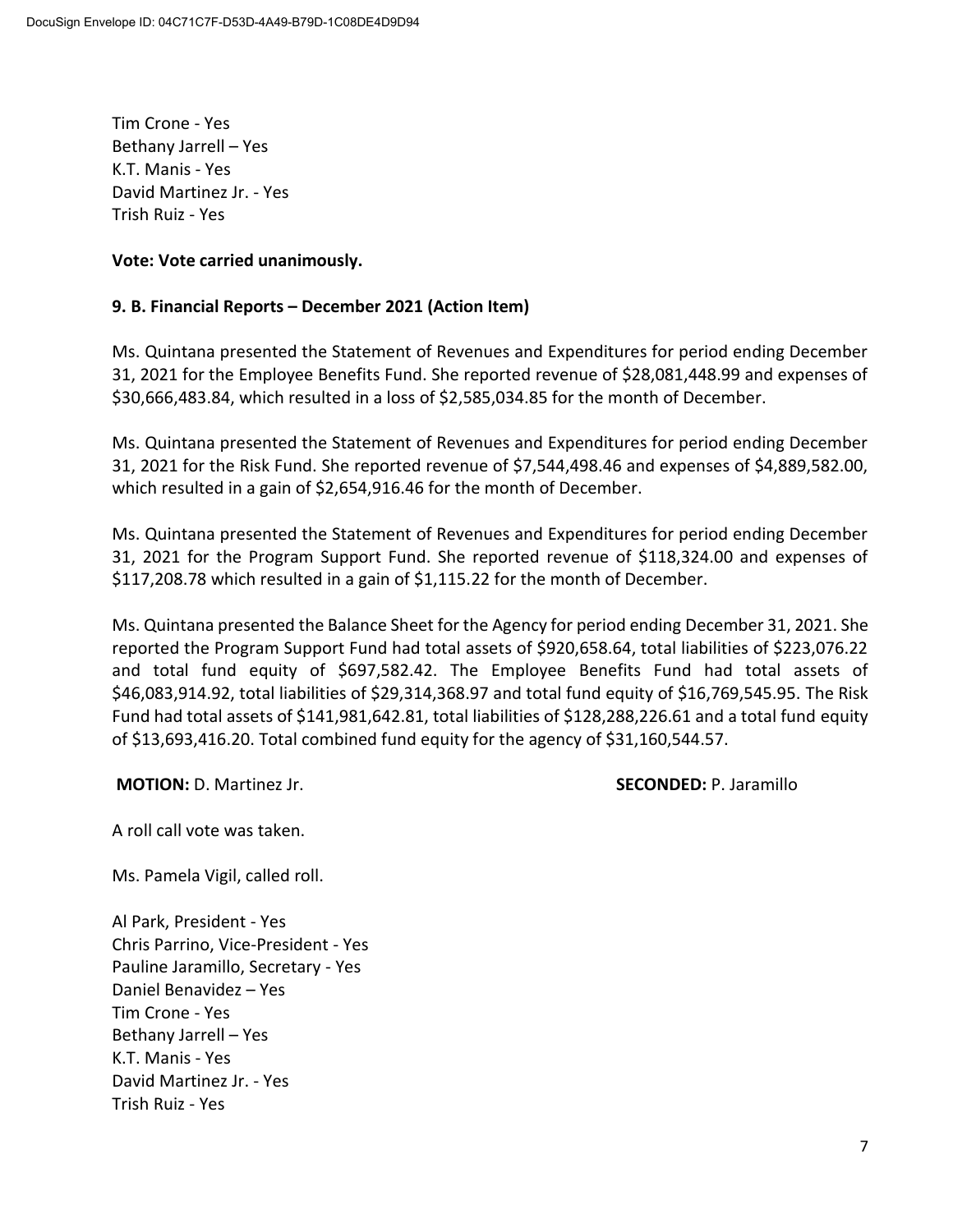#### **Vote: Vote carried unanimously.**

## **9. C. Investment Performance Review for the Quarter Ended December 31, 2021**

Ms. Ellen Clark, Director PFM Asset Management, provided the Investment Performance Review for the Quarter Ended December 31, 2021. She reported on the Markets and Economy and stated inflation was high this quarter, including the Federal Reserve as the cost of living kept climbing. The U.S. Market continues its steady march towards maximum employment and Omicron remains at the forefront as the U.S. surpassed 1 million new COVID-19 cases.

Ms. Clark reported on the Domestic Equity, Non-U.S. Equity and Fixed Income. She reviewed the Benefit Fund Performance, Asset Allocation & Performance, Plan Sponsor Peer Group Analysis, Financial Reconciliation, Asset Allocation Compliance - Total Fund and Historical Hybrid Composition – Blended Benchmark.

Ms. Clark reviewed the Risk Fund Performance, Asset Allocation & Performance, Plan Sponsor Peer Group Analysis, Financial Reconciliation, Asset Allocation Compliance - Total Fund and Historical Hybrid Composition – Blended Benchmark.

#### **9. D. Rebalancing and Increase of Long-Term Investments (Action Item)**

Ms. Clark stated at the December 2, 2021, NMPSIA Board Meeting, the Board voted to:

- 1. Adopt a new target asset allocation for both the Risk Fund and the Benefits Fund of 65% equity, 35% fixed income.
- 2. Update the Long-Term Funds Investment Policy Statement to reflect the new target asset allocation, asset class ranges and a total return target of 6.50%.
- 3. Add \$9 million in excess cash to the SIC Risk Fund.

Ms. Clark reported since December the markets have been volatile. The gains experienced in the fourth quarter 2021 have largely evaporated due to a market correction in January 2022. However, despite the recent market volatility, PFM continues to recommend allocating the additional \$9 million to the Risk Fund and rebalancing the two funds to be overweight both domestic and international equity at the expense of an underweight in fixed income. The specific balancing is outlined below:

## **Benefits Fund**

Buy \$525,00 Large Cap Fund Buy \$775,00 Small/Mid Cap Fund Buy \$575,000 Non – US Developed Fund Buy \$600,000 Non – US Emerging Fund Sell \$2,475,000 Core Plus Bond Fund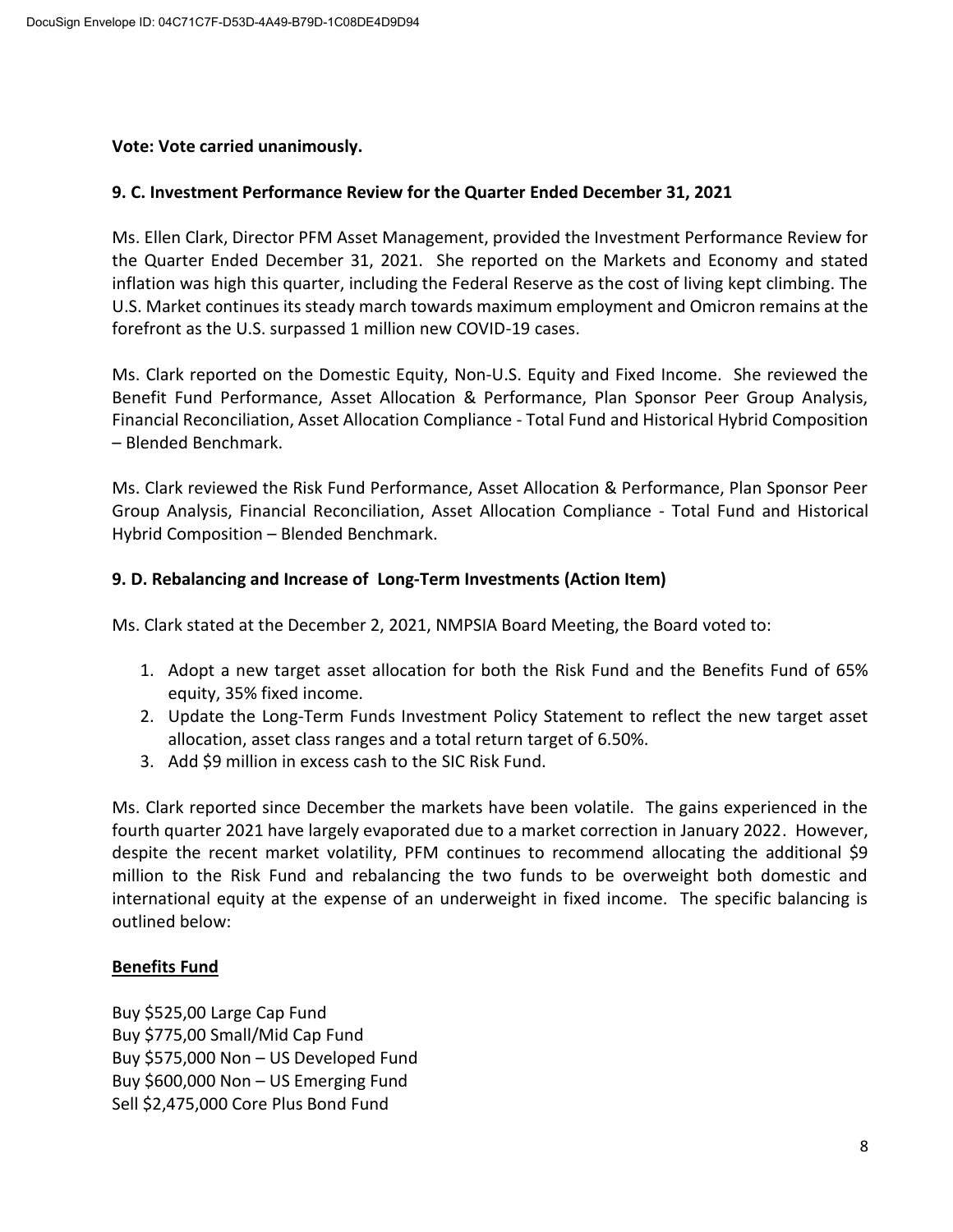#### **Risk Fund**

Buy \$3,350,000 Large Cap Fund Buy \$1,400,000 Small/Mid Cap Fund Buy \$2,000,000 Non – US Developed Fund Buy \$850,000 Non – US Emerging Fund Buy\$1,400,000 Core Plus Bond Fund

A motion was made to approve the Rebalancing and Increase of Long-Term Investments.

**MOTION:** C. Parrino **SECONDED:** T. Ruiz

A roll call vote was taken.

Ms. Pamela Vigil, called roll.

Al Park, President - Yes Chris Parrino, Vice-President - Yes Pauline Jaramillo, Secretary - Yes Daniel Benavidez – Yes Tim Crone - Yes Bethany Jarrell – Yes K.T. Manis - Yes David Martinez Jr. - Yes Trish Ruiz - Yes

## **Vote: Vote carried unanimously.**

#### **10. Risk Matters**

## **10. A TPA Reports**

## **10.A.1. Property & Liability Monthly Claims Report**

Mr. Steve Vanetsky, CCMSI, reported on the Property & Liability Monthly Claims Report for the month of November 2021. There were 334 open claims, 47 new claims and 38 claims were closed. Reserves totaled \$41,701,960.86 and payments were \$26,397,058.48 for a total of \$68,099,019.34.

Mr. Vanetsky reported on the Property & Liability Monthly Claims Report for the month of December 2021. There were 320 open claims, 35 new claims and 51 claims were closed. Reserves were at \$42,435,932.08 and payments were \$25,550,928.68 for a total of \$67,986,860.76.

## **10.A.2. Property & Liability Large Losses**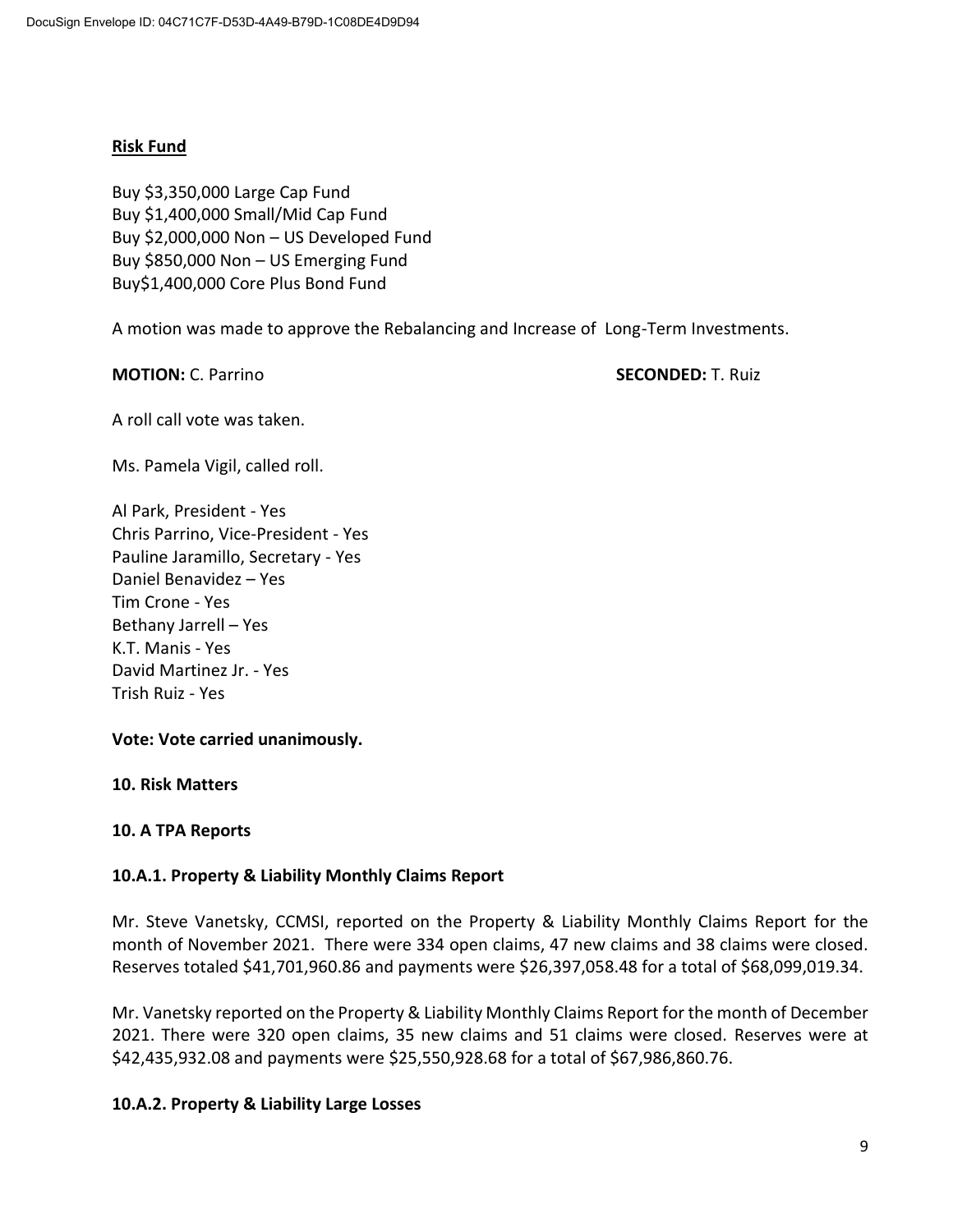Mr. Vanetsky reported there are three large claims to report. Dulce Independent Schools had a ceiling water heater failure and a water line rupture causing flooding damage to the interior administration offices and the auditorium were both affected. He explained age and deterioration of equipment seems to be the cause of this. Emergency mitigation efforts were taken.

Mr. Vanetsky reported the Gallup Middle School had severe roof damage due to high winds. Over 20 square feet of roof have been impacted and the roof will likely need to be replaced. He stated there was also a frozen plumbing rupture, causing extensive damage to the band and choir room.

## **10.A.3. Workers' Compensation Monthly Claims Report**

Mr. Jerry Mayo, CCMSI, provided the Workers' Compensation Monthly Claims Report for Districts as of November 30, 2021. During the month there were 923 open claims, 168 new claims, 22 claims were re-opened, and 224 claims were closed. Reserves were at \$14,357,794.86 and payments were \$48,625,842.94 for a total of \$62,983,637.80.

Mr. Mayo reported on the Workers' Compensation Monthly Claims Report for Charter Schools as of November 30, 2021. Mr. During the month there were 43 open claims, 9 new claims, and 7 claims were closed. Reserves were at \$626,426.25 and payments were \$1,570,308.41, for a total of \$2,196,734.66.

Mr. Mayo provided the Workers' Compensation Monthly Claims Report for Districts as of December 31, 2021. During the month there were 867 open claims, 101 new claims, 13 claims were re-opened, and 170 claims were closed. Reserves were at \$14,284,409.04 and payments were \$48,309,467.44 for a total of \$62,593,876.48.

Mr. Mayo reported on the Workers' Compensation Monthly Claims Report for Charter Schools as of December 31, 2021. During the month there were 42 open claims, 4 new claims, 1 claim was reopened, and 6 claims were closed. Reserves were at \$999,069.99 and payments were \$1,582,229.46 for a total of \$2,581,299.45.

## **10.A.4 Workers' Compensation Large Losses**

Mr. Mayo reported there was one large loss in November 2021. He explained the individual had neck pain and this caused a change in the indemnity reserves.

Mr. Mayo reported there was a large loss at Mission Achievement Charter involving a teacher/coach that was coaching late at night, was walking in the parking lot, and was hit by a car and suffered multiple injuries. Expenses amounted to \$381,000.

At the Rio Rancho Public Schools there was a student that attacked a teacher. The reserves were increased by a little over \$63,000.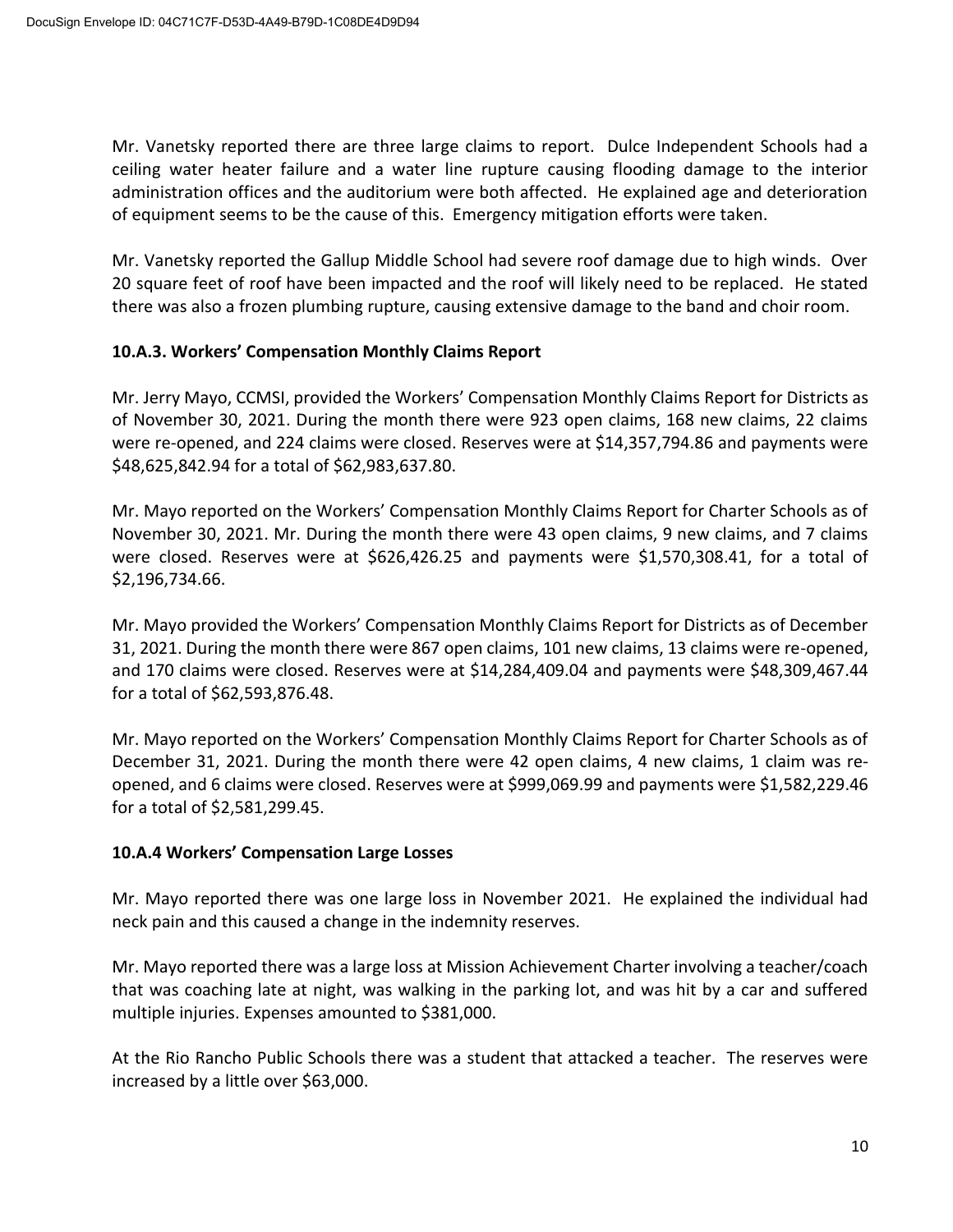Las Cruces Public Schools had a case that was initially denied, but the courts determined this was a compensable claim and this increased the reserves by a little over \$145,000.

## **10. B. Artificial Intelligence & Claims Handling**

Mr. Richard Cangiolosi, CCMSI reported on Artificial Intelligence & Claims Handling. He reported CCMSI is rolling out a new program to all the adjusters on the Workers' Compensation side within the next month. Back in 2015 CCMSI rolled out a claim risk assessment on all indemnity claims where adjusters took a statement and gathered a lot of personal information on the injured worker. Based on the information, CCMSI was able to determine a risk assessment. He stated in 2019, CCMSI began using artificial intelligence to score claims. CCMSI staff will be able to utilize over 45 million workers compensation claims and additional third-party data set to perform a daily analysis.

After a detailed presentation, Mr. Cangiolosi stated this is a great tool to help and is consistent in providing information and assessments.

## **10. C. Cyber Liability Discussion (Action Item)**

Mr. David Poms, Poms & Associates, reported there has been a situation that has been caused by cyber liability events that have occurred in several large entities. He stated there have been claims in this type of coverage over the last five years. This is a national crisis and it impacts all types of industries. Educational institutions are on the top of the list that are being hacked and many are being held for ransom. He explained how information at school districts has been extracted. Due to the hard market and the billions of dollars of cost that have been incurred by insurance carriers for all these types of entities, we are faced with the situation that testing all our members to see how secure their systems are, is necessary. Once the reports are completed, school districts will have to pay to get their systems secure and meet minimum standards. There is currently ransomware coverage and very broad insurance policy for all members, but the insurance carrier is requiring all members and insureds to perform a cyber risk report which is an analysis of external cyber risks and vulnerabilities. The carrier has a relationship with a company named KYND to perform these risk reports. Once these reports are generated, the vulnerabilities will be identified.

After a lengthy discussion, a motion was made to issue an RFP for the initial phase one risk analysis reports to assess the cyber risk condition of all NMPSIA entities.

**MOTION:** T. Ruiz **SECONDED:** D. Martinez Jr.

A roll call vote was taken.

Ms. Pamela Vigil, called roll.

Al Park, President – not present for vote Chris Parrino, Vice-President - Yes Pauline Jaramillo, Secretary - Yes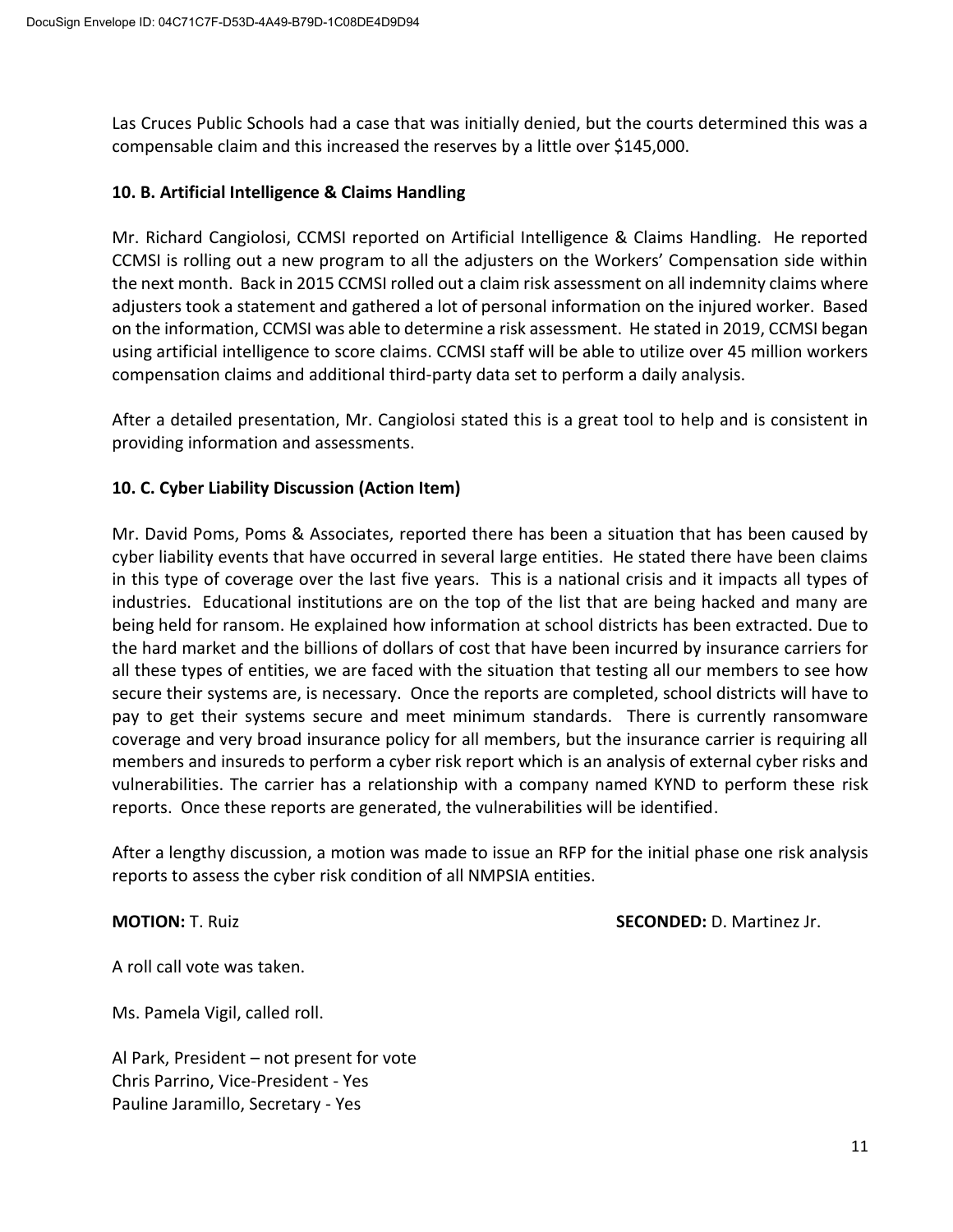Daniel Benavidez – Yes Tim Crone - Yes Bethany Jarrell – Yes K.T. Manis - Yes David Martinez Jr. - Yes Trish Ruiz - Yes

# **Vote: Vote carried unanimously.**

# **10. D. OSHA Briefing and Vaccine Rules for Employers**

Ms. Julie Garcia, Poms & Associates, reported on the OSHA Briefing and Vaccine Rules for Employers. She reviewed a timeline of events in detail that has led to a stay on mandates.

# **10. E. Vector Solutions Training and Compliance Update**

Ms. Garcia reported in the month of December five schools enrolled in training. She stated there are 1,000 new participants in the program, but this is still below target. New communications have been sent out and staff continues to push schools to enroll in the program.

Ms. Ruiz stated personally going through this training, she found them clear and easy to follow.

## **10. F. Loss Prevention Update**

Ms. Garcia presented a weather alert that was mailed out last week to all schools advising them of weather hazards and impacts. She stated temperatures are going to impact schools across the state.

Ms. Garcia reported a gymnastics camp in Pennsylvania has urged a Federal Judge to toss a family's claim that the camp negligently hired a coach who sexually assaulted their teenage daughter at the camp. The camp is saying they cannot be held liable because the coach acted out of his scope of employment. Ms. Garcia stated scope of employment is in some of the language in NMPSIA's MOC.

Mr. Larry Vigil, Poms & Associates, provided a report on recommendations that have been issued to schools through the loss prevention consultants that have been reviewed to determine if they have been acted upon. He explained the difference between the Capital category and the Non-Capital recommendations. Staff is focused on the Non-Capital recommendations because they are easier to fix. The Capital recommendations are more expensive and tend to take more time to correct. In November there were 337 Non-Capital recommendations, 312 of them were acted on or completed, which results in a 93% rate of correction. During the month of December there were 137 Non-Capital recommendations, 106 of them were acted on or corrected which results in a 77% rate of correction. For both November and December there were 418 corrected out of 474 recommendations which results in a correction rate of 88%.

## **11. Benefits Matters**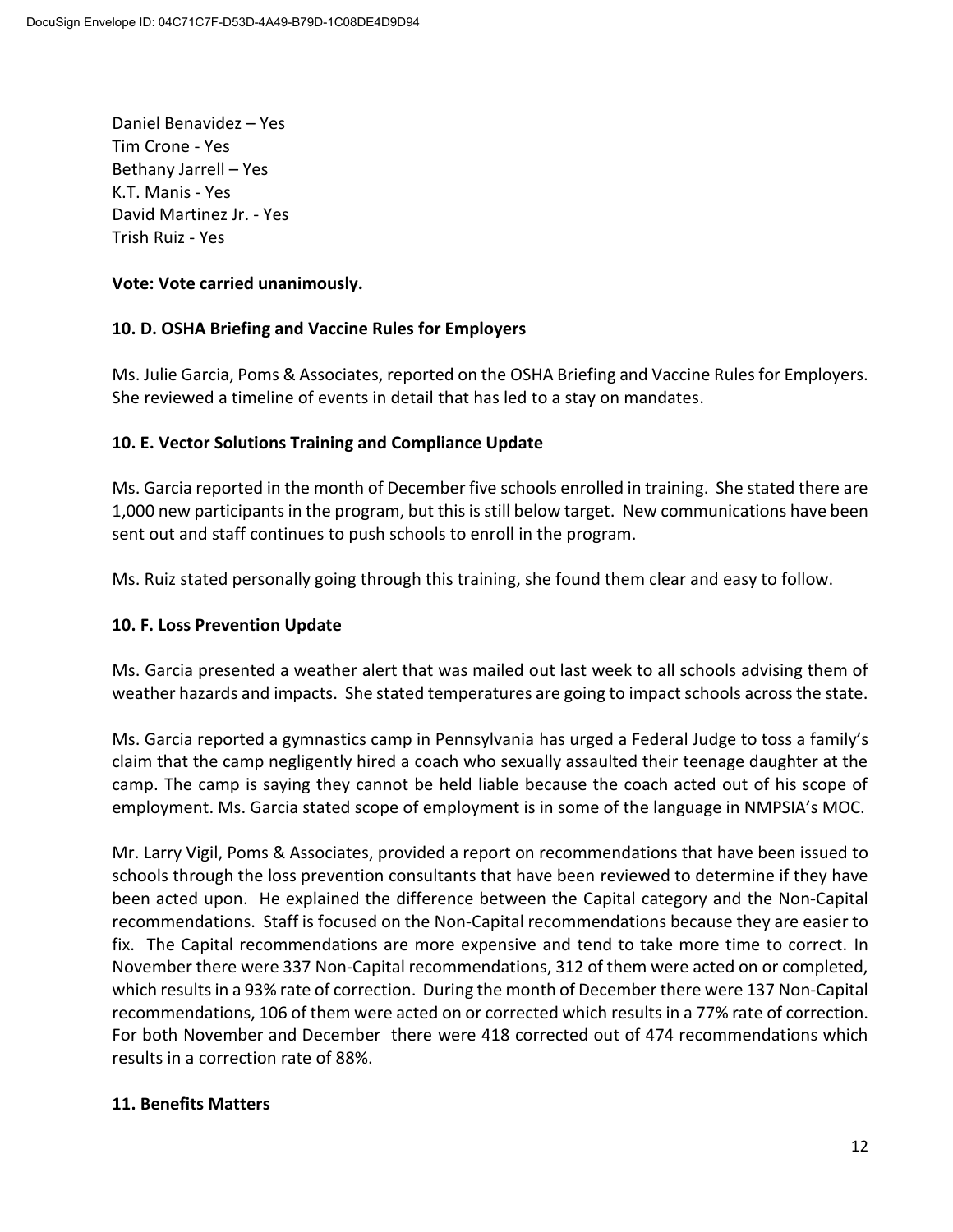## **11. A. Temporary Waiver of Premium Penalties Update (Action Item)**

Ms. Quintana reported the Board had initially approved an extension of the payment due date and waiver of penalty back in April of 2020. She stated the payment due date was moved from the 10<sup>th</sup> of the month to the 20<sup>th</sup> of the month for a ten-day grace period and no penalties assessed. Currently there are five entities that paid after the 20<sup>th</sup>, but they did have extenuating circumstances, so no penalties were assessed.

Ms. Quintana stated yesterday the BAC agreed there has not been an abuse of this extension.

Mr. Parrino stated the BAC is recommending the extension of the waiver of premium penalties through August 31, 2022.

A motion was made to approve the recommendation of the BAC to extend the waiver of premium penalties through August 31, 2022.

**MOTION:** D. Martinez Jr. **SECONDED:** D. Benavidez

A roll call vote was taken.

Ms. Pamela Vigil, called roll.

Al Park, President – Yes Chris Parrino, Vice-President - Yes Pauline Jaramillo, Secretary - Yes Daniel Benavidez – Yes Tim Crone - Yes Bethany Jarrell – Yes K.T. Manis - Yes David Martinez Jr. - Yes Trish Ruiz – Yes

## **Vote: Vote carried unanimously.**

## **11. B. Delta Dental Annual Report**

Mr. Bolstad reviewed the Delta Dental Annual Report. He discussed:

- Low Plan Demographics and Financials
- Low Plan Distributions
- Low Plan Cleanings and Exams
- High Plan Demographics and Financials
- High Plan Distributions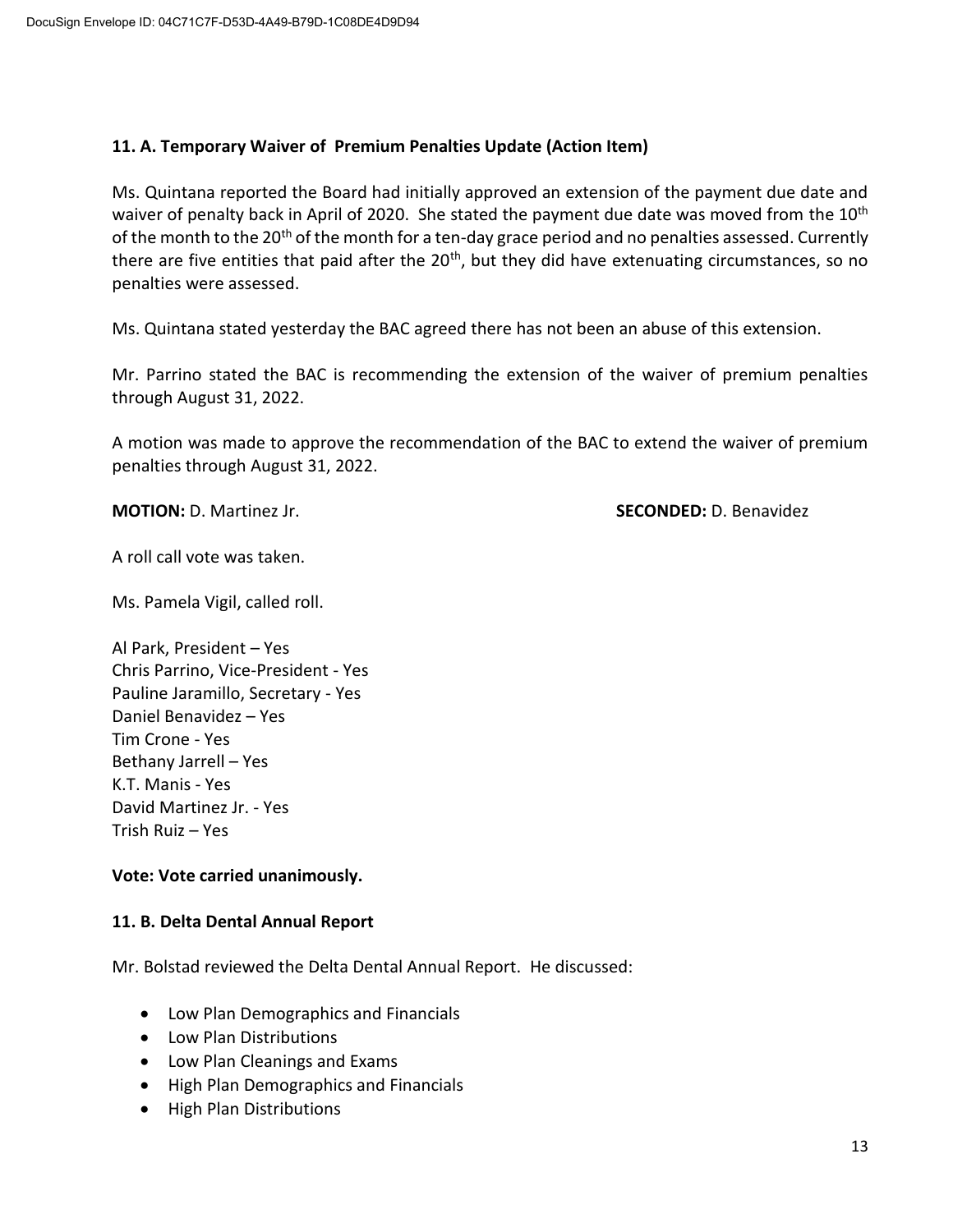- High Plan Exams and Cleanings
- 2022 Delta Dental Point-of-Service Network Enhancement
- DDMN's Community Outreach

# **11. C. Shape Report – Segal**

Ms. Krumholz provided the Shape Report for the current period: July 2020 - June 2021 incurred and Prior Period: July 2019 – June 2020 (incurred). Ms. Krumholz reviewed key findings and suggestions. She reported medical trends are higher than expected which is driven by healthcare utilization after temporary decrease after the pandemic. Per member per month increases are driven by higher severity inpatient stays, outpatient surgery and professional utilization. She reported that pharmacy trends are also unfavorable and are driven by the cost of the drugs utilized particularly to treat diabetes. Lower generic drug utilization and COVID vaccination costs also contributed to higher trend. She went on to report compared to other public sector clients, NMPSIA utilization is lower, the proportion of members with diabetes is higher as is A1c testing. However, other care compliance for chronic conditions and preventative cancer screenings is still low.

She reported Segal suggests:

- 1. NMPSIA encourage members to resume engagement with providers to manage chronic conditions, especially diabetes and cardiovascular conditions. Given pent-up demand and provider capacity constraints, getting on the schedule sooner vs. later is recommended.
- 2. Pursue collection of Livongo participants to monitor impact of this program. Establish a baseline and monitor impact over time; particularly to mitigate disease progression to impact on kidney function/failure as well as other comorbidities.
- 3. Consider musculoskeletal condition management; experience surges for outpatient surgeries and ensuing physical therapy may present and opportunity for interventions to avoid surgery/mitigate complications. Should NMPSIA add such a program, work with vendor to establish value/return on investment metrics.

# **11. D. FY23 Projections, Plan Design and Premium Rate Setting Update**

Mr. Sandoval stated due to the current PBM RFP and language in the Appropriation Bills, NMPSIA will wait until March to bring the FY23 Rate Setting Projections. Mr. Sandoval asked if it is possible to create a subcommittee to review the Rate Setting Projections prior to bringing them back to the BAC and the Board in March.

Mr. Parrino stated he would be on the subcommittee. Mr. Martinez Jr. stated he would serve on this subcommittee based on his availability. Ms. Jaramillo stated she would serve on the subcommittee.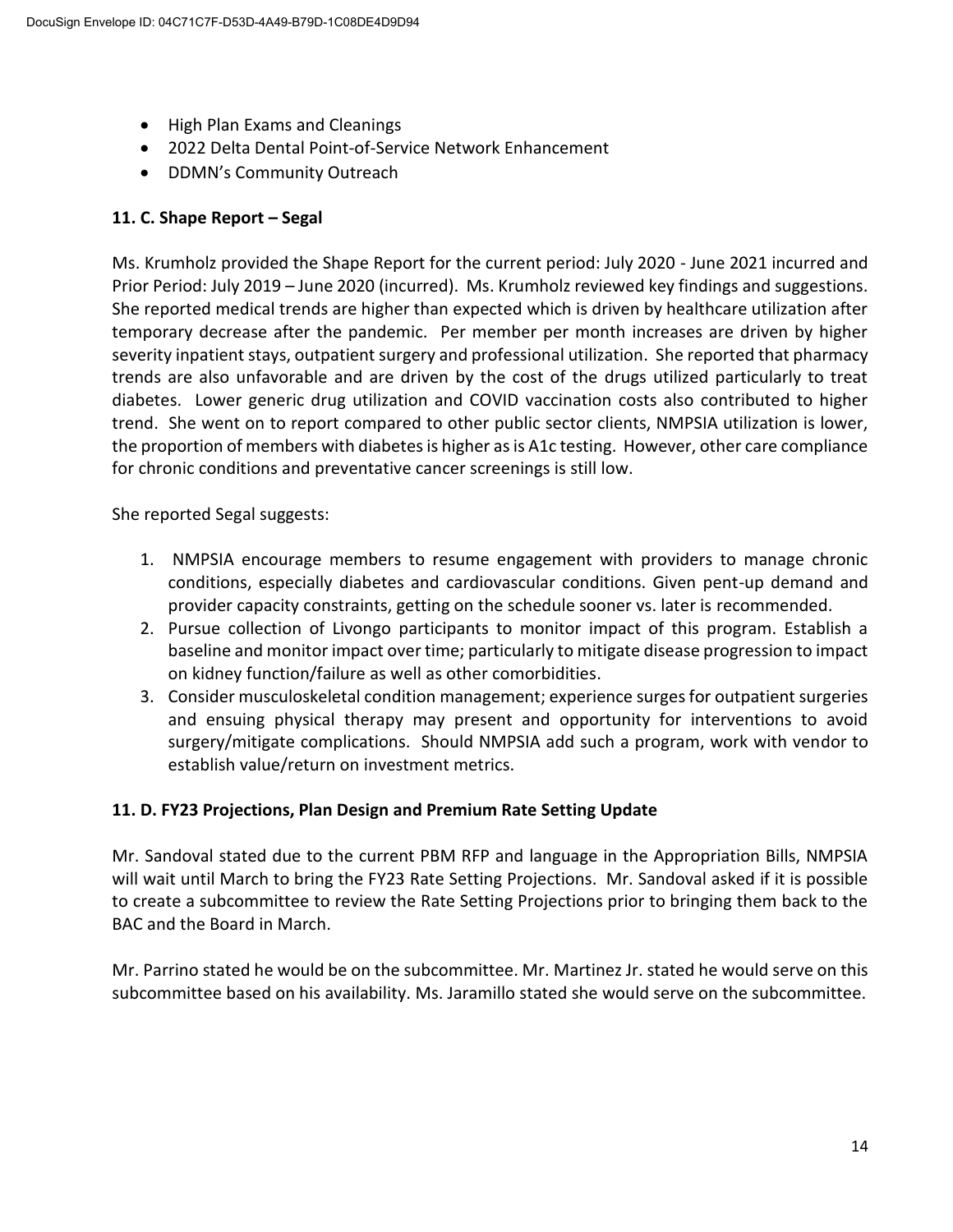## **11. E. Wellness Update**

Ms. Katherine Chavez, Benefits and Wellness Operations Manager NMPSIA, provided the Wellness Update for February 2022. She stated February is American Heart Month and reviewed 28 days toward a healthy heart. Ms. Chavez reviewed simple lifestyle changes for heart health.

Ms. Chavez reported there will be a wellness webinar focusing on hypertension on February 8, 2022, and a Souper Bowl Cooking Show on February 10, 2022. There will also be a Meditation and Exercise Challenge January 24, 2022, to February 21, 2022.

Ms. Chavez reported on the WondrHealth Program and the Livongo Program.

#### **12. General Discussion**

There was no discussion.

**13. Executive Session to Discuss Competitive Sealed Proposals Solicited Pursuant to the Procurement Code Pursuant to §10-15-1 H (6) NMSA 1978**

**A. RFP#342-2021-03 IBAC Pharmaceutical Benefits Management Services**

# **B. Any Action on the Discussion of Competitive Sealed Proposals Solicited Pursuant to the Procurement Code Pursuant to §10-15-1 H (6) NMSA 1978**

Mr. Park stated a motion is needed to enter into Executive Session to Discuss Competitive Sealed Proposals Solicited Pursuant to the Procurement Code Pursuant to §10-15-1 H (6) NMSA 1978.

A motion was made to enter into Executive Session to Discuss Competitive Sealed Proposals Solicited Pursuant to the Procurement Code Pursuant to §10-15-1 H (6) NMSA 1978 at 11:10 a.m.

**MOTION:** D. Martinez Jr. **SECONDED:** C. Parrino

A roll call vote was taken.

Ms. Pamela Vigil, called roll.

Al Park, President – not present for vote Chris Parrino, Vice-President - Yes Pauline Jaramillo, Secretary - Yes Daniel Benavidez – Yes Tim Crone - Yes Bethany Jarrell – Yes K.T. Manis - Yes David Martinez Jr. - Yes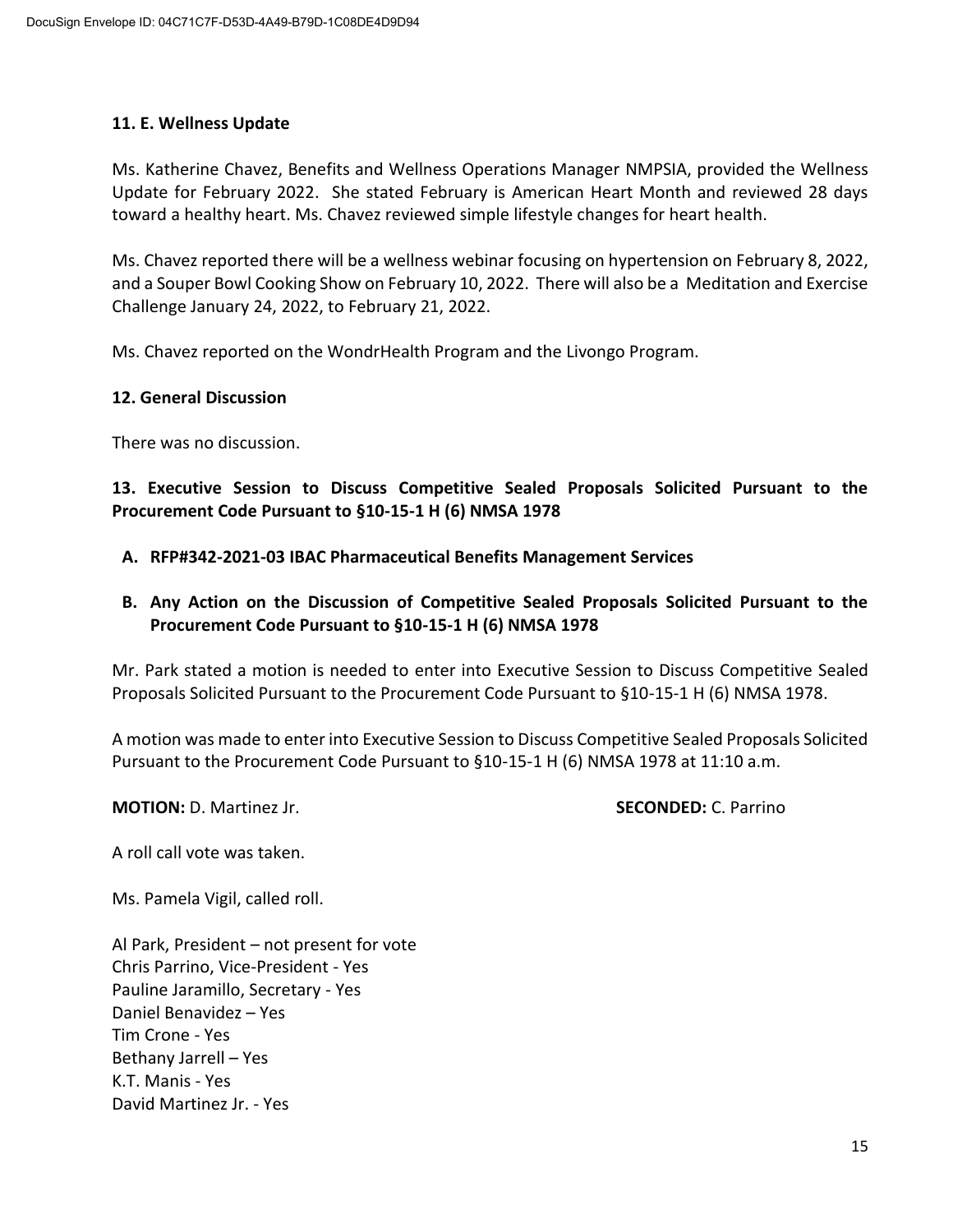Trish Ruiz - Yes

#### **Vote: Vote carried unanimously.**

A motion was made to exit out of Executive Session to Discuss Competitive Sealed Proposals Solicited Pursuant to the Procurement Code Pursuant to §10-15-1 H (6) NMSA 1978 at 11:23 a.m.

**MOTION:** C. Parrino **SECONDED:** D. Benavidez

A roll call vote was taken.

Ms. Pamela Vigil, called roll.

Al Park, President – not present for vote Chris Parrino, Vice-President - Yes Pauline Jaramillo, Secretary - Yes Daniel Benavidez – Yes Tim Crone - Yes Bethany Jarrell – Yes K.T. Manis - Yes David Martinez Jr. - Yes Trish Ruiz - Yes

Mr. Park stated no action was take while in Executive Session.

A motion was made to enter into contract negotiations with Vendor A.

**MOTION:** C. Parrino **SECONDED:** B. Jarrell

A roll call vote was taken.

Ms. Pamela Vigil, called roll.

Al Park, President – not present for vote Chris Parrino, Vice-President - Yes Pauline Jaramillo, Secretary - Yes Daniel Benavidez – Yes Tim Crone - Yes Bethany Jarrell – Yes K.T. Manis - Yes David Martinez Jr. - Yes Trish Ruiz - Yes